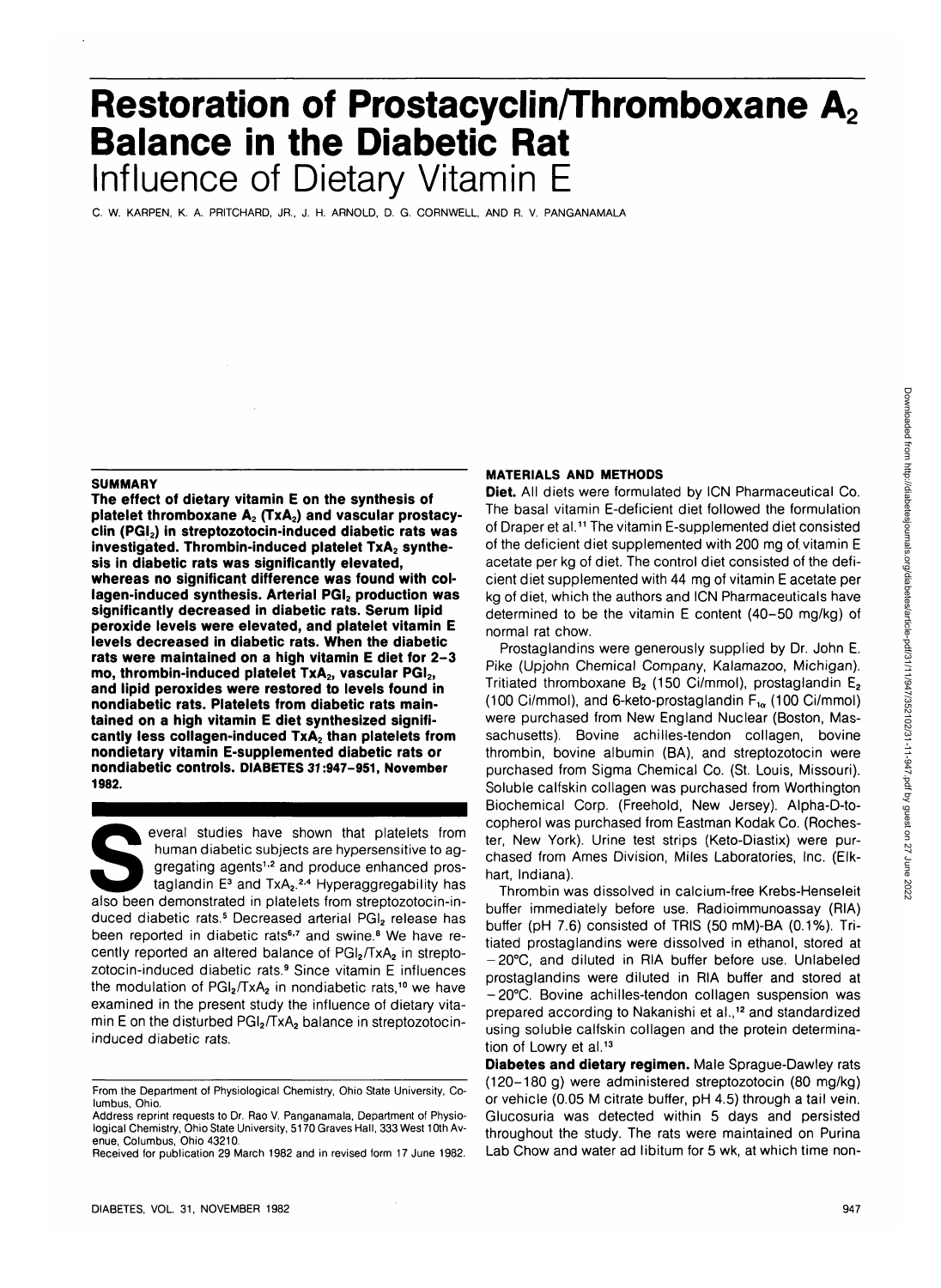#### RESTORATION OF PROSTACYCLIN/THROMBOXANE A<sub>2</sub> BALANCE IN THE RAT

diabetic controls (C) and part of the diabetic group (D) were placed on the control diet, while the remaining diabetic rats (E) were placed on the vitamin E-supplemented diet. The three groups of rats were maintained on these diets for 8-12 wk. For analysis, nonfasted rats under pentobarbital anesthesia (100 mg/kg i.p.) were exsanguinated using cardiac puncture, and aortas were excised as previously described.<sup>14</sup>

Platelet TxB<sub>2</sub> and PGE<sub>2</sub>. Platelet synthesis of TxA<sub>2</sub> was determined by RIA of thromboxane  $B<sub>2</sub>$ , its stable hydrolysis product. RIA of platelet TxB<sub>2</sub> was performed using a previously described method.<sup>10</sup> Washed platelets  $(1 \times 10<sup>8</sup>/0.5)$ ml incubation volume) were stirred at 37°C with thrombin, collagen, or arachidonic acid, and assays for  $TxB<sub>2</sub>$  and PGE<sub>2</sub> were performed on ether extracts after evaporation and dilution in RIA buffer. Concentrations of thrombin, collagen, and arachidonic acid were selected from linear portions of dose-response plots relating  $TxB<sub>2</sub>$  formation to concentrations of these agents. Cross-reactivity of the  $TxB<sub>2</sub>$ antiserum is as follows:  $PGF_{2\alpha}$ , 0.26%;  $PGE_2$ , 0.021%;  $PGD_2$ , 1.6%; 6-keto-PGF $_{1\alpha}$ , 0.023%; arachidonic acid, 0.001%; and  $\alpha$ -D-tocopherol, 0.0015%. Cross-reactivity of the PGE<sub>2</sub> antiserum is as follows:  $PGF_{2\alpha}$ , 0.31%;  $PGD_2$ , 0.051%;  $TxB_2$ , 0.0078%; 6-keto-PGF $_{1\alpha}$ , 0.04%; and arachidonic acid, 0.001%.

**Aortic 6-keto-PGF<sub>10</sub>.** Aortic 6-keto-PGF<sub>10</sub> was estimated by RIA as previously described.<sup>10</sup> Slices of thoracic aorta (8-12 mg) were incubated in TRIS-NaCI buffer (pH 8.0) at 37°C for 90 min in the presence or absence of 27.4  $\mu$ M arachidonic acid. When tissue slices are incubated in buffer, PGI<sub>2</sub> is synthesized from endogenous endothelial arachidonic acid and released into the incubation media, where it is converted to 6-keto-PGF $_{1a}$ . This condition is referred to as "endogenous" synthesis, whereas when arachidonic acid is added to the aortic incubation buffer, the production of PGI<sub>2</sub> and conversion to 6-keto-PGF $_{1\alpha}$  is referred to as "exogenous" synthesis, even though there is an endogenous contribution to 6-keto-PGF $_{10}$  synthesis in the latter condition. RIA was performed after appropriate dilution of aqueous aliquots of aortic supernatant with RIA buffer. Cross-reactivity of the 6-keto-PGF $_{1\alpha}$  antiserum is as follows: PGD<sub>2</sub>, 0.02%; PGE<sub>2</sub>, 0.15%; PGF<sub>2 $\alpha$ </sub>, 0.10%; arachidonic acid, 0.005%; and  $\alpha$ -D-tocopherol, 0.0015%.

**Plasma glucose.** Plasma glucose was measured with coupled glucose-oxidase and peroxidase reactions using 5 aminophenazone as the chromophore.<sup>15</sup> The standards and reagents were purchased in kit form from Bio-Dynamics/BMC (Indianapolis, Indiana).

**Plasma insulin.** RIA of plasma insulin was performed using a guinea pig anti-porcine insulin antiserum that is 100% cross-reactive with rat insulin. Rat insulin standards were used for calibration. Polyethylene glycol precipitation was used to separate bound and free immunoreactive insulin.<sup>16</sup> **Estimation of lipid peroxides.** Lipid peroxides in plateletfree plasma (PFP) were estimated as malonyldialdehyde (MDA) by reaction with thiobarbituric acid (TBA) as described by Satoh et al.<sup>17</sup> Fluorescence was measured by excitation at 532 nm and emission at 548 nm on an Aminco-Bowman Spectrophotofluorometer.

**Vitamin E analysis.** Platelet and plasma vitamin E were assayed by HPLC as described previously by Hatam and Kayden.<sup>18</sup>

TABLE 1

Plasma glucose, insulin, and weights of rats at death

|                   |                |                | F              |
|-------------------|----------------|----------------|----------------|
| Glucose (mM)      | $8.0 \pm 0.5$  | $35.9 \pm 2.2$ | $32.3 \pm 2.1$ |
| $insulin$ (ng/ml) | $16.8 \pm 3.4$ | $1.1 \pm 0.2$  | $1.5 \pm 0.3$  |
| Weight (g)        | $472 \pm 16$   | $181 \pm 9$    | $163 \pm 11$   |

**Statistical analysis of data.** Differences between means were analyzed for significance using the protected Fisher least significant difference. Data are presented as mean ± SEM and numbers in parentheses represent the number of animals in each group. NS denotes differences as not significant.

## **RESULTS**

Data regarding the metabolic state of the diabetic rats are presented in Table 1. Both groups of diabetic rats displayed similar degrees of hyperglycemia and hypoinsulinemia, and failed to gain weight when compared with the age-matched controls.

Platelet biosynthesis of TxB<sub>2</sub> and PGE<sub>2</sub>. Thrombin-induced TxB<sub>2</sub> and PGE<sub>2</sub> production are displayed in Figures 1 and 2, respectively. At all incubation times, both  $TxB<sub>2</sub>$  and PGE<sub>2</sub> formation were increased in the D group when compared with the C group. The E group platelets generated amounts of  $TxB<sub>2</sub>$  and  $PGE<sub>2</sub>$  that were significantly less than the D group and not significantly different from the C group. These data indicate that dietary vitamin E supplementation to diabetic rats restored the increased thrombin-induced platelet  $TxB<sub>2</sub>$  and  $PGE<sub>2</sub>$  production found in the diabetic group to levels found in age-matched nondiabetic controls.



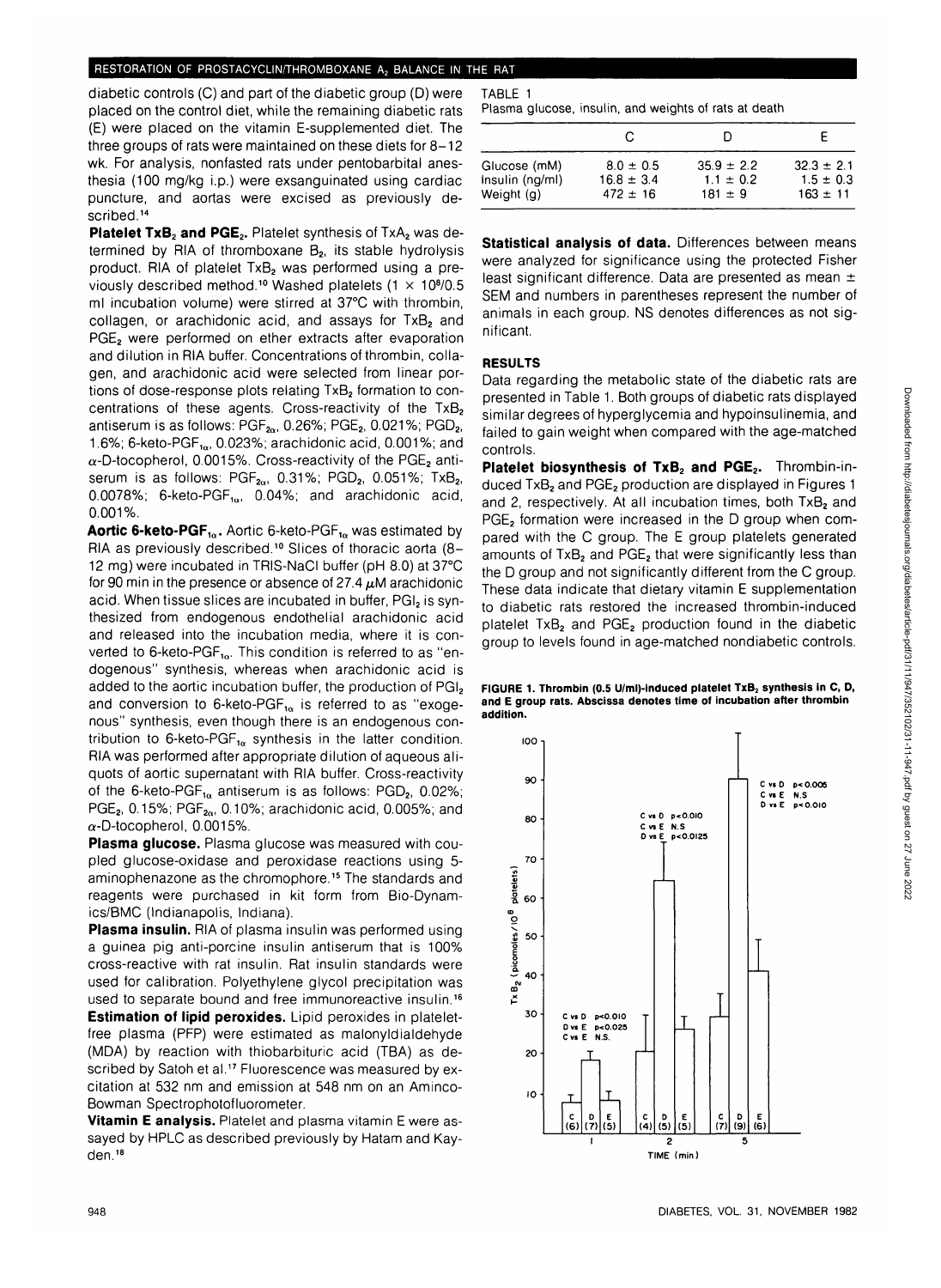



**FIGURE 2. Thrombin (0.5 U/ml)-induced platelet PGE, synthesis in C, D, and E group rats. Abscissa denotes time of incubation after thrombin addition.**

Platelets from diabetic rats responded differently to collagen. Platelets from the D group synthesized marginally less collagen-induced TxB<sub>2</sub> than controls at 5-min incubation (P < 0.05), while at 2.5-min incubation, differences were not significant (Figure 3). Collagen-induced PGE<sub>2</sub> production was unchanged between the D and C groups (Figure 4). The E group animals produced significantly less collagen-induced  $TxB<sub>2</sub>$  and  $PGE<sub>2</sub>$  when compared with the D group animals, indicating that vitamin E supplementation to diabetic rats decreases  $TxB<sub>2</sub>$  and  $PGE<sub>2</sub>$  synthesis in their platelets.

Synthesis of platelet TxB<sub>2</sub> from exogenous arachidonic acid (4.4  $\mu$ M) was 288  $\pm$  23, 301  $\pm$  16, and 292  $\pm$  19

FIGURE 3. Collagen (84  $\mu$ g/ml)-induced platelet TxB<sub>2</sub> synthesis in C, D, **and E group rats. Abscissa denotes time of incubation after collagen addition.**





FIGURE 4. Collagen (84 µg/ml)-induced platelet PGE<sub>2</sub> synthesis in C, **D, and E group rats. Abscissa denotes time of incubation after collagen addition.**

pmol/10<sup>8</sup> platelets for the C, D, and E groups, respectively  $(N = 10)$ . Differences between the C, D, and E groups were not significant. These data confirm our previous study showing that the cyclooxygenase-thromboxane synthetase system is unaltered in diabetic rat platelets.<sup>9</sup>

Aortic PGI<sub>2</sub> production. Production of aortic PGI<sub>2</sub> from endogenous and exogenous arachidonic acid was measured using an RIA for 6-keto-PGF $_{1\alpha}$ . Regardless of whether endogenous or exogenous synthesis of 6-keto-PGF $_{1\alpha}$  is considered, D group aortas produced less PGI<sub>2</sub> than aortas from the C or E groups, while PGI<sub>2</sub> formation from aortas of the latter two groups was not statistically different (Figure 5). Dietary vitamin E supplementation restored the depressed levels of PGI<sub>2</sub> production by diabetic aortas to control group levels.

**Platelet vitamin E levels.** Vitamin E in the platelets of the D group was undetectable (10<sup>9</sup> platelets were used for assay in each of the three groups). The sensitivity limit for the assay is therefore reported for D group vitamin E values. Mean platelet vitamin E ( $\mu$ g/10<sup>9</sup> platelets) in the C, D, and E groups was  $0.41 \pm 0.06$ ,  $\leq 0.14$ , and  $1.15 \pm 0.14$  (N = 7), respectively. Dietary vitamin E supplementation increased platelet vitamin E levels (E group) beyond the levels found in the control group platelets.

**Plasma MDA levels.** MDA in platelet-free plasma (nmol/ml) for the C, D, and E group rats was  $0.83 \pm 0.07$ , 1.88  $\pm$  0.17, and 1.00  $\pm$  0.09, respectively (N = 9). MDA was significantly increased in the D group ( $P < 0.0005$ ) when compared with the C or E groups, while MDA in the E group was not significantly different from that of the C group. The mean MDA level in each group was inversely related to the mean aortic PGI<sub>2</sub> production ( $r = -0.998$  with PGI<sub>2</sub> production from endogenous arachidonate). Vitamin E supplementation to diabetic rats reduced the elevated plasma MDA to the levels found in nondiabetic rats.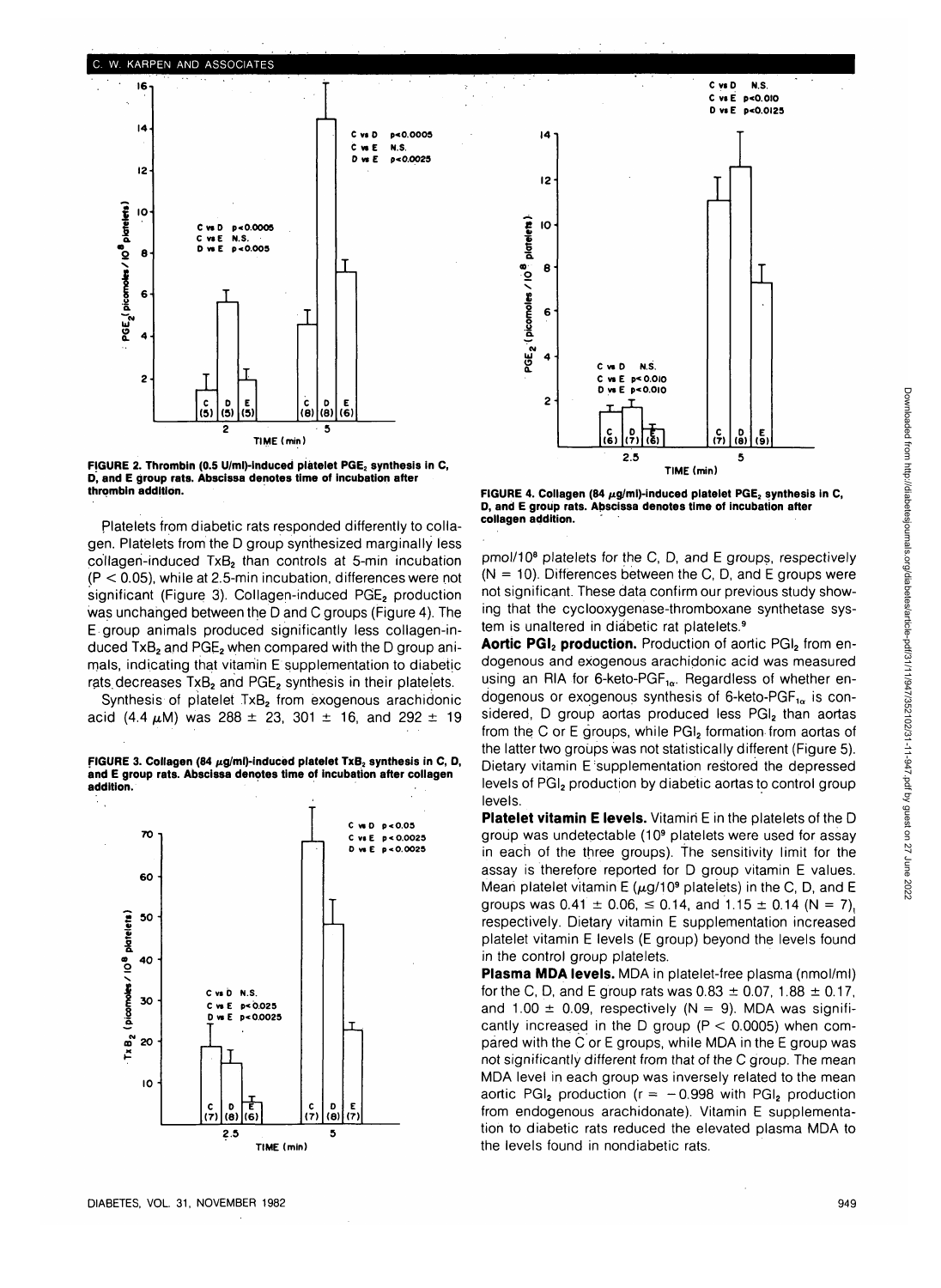

FIGURE 5. Synthesis of 6-keto-PGF<sub>10</sub> from aortas of C, D, and E group rats from either endogenous or exogenous (27.4  $\mu$ M) arachidonic acid (AA). Incubation time = 90 min. <sup>a</sup>Tissue stirred in the absence of **added arachidonic acid, "tissue stirred in the presence of added arachidonic acid.**

#### **DISCUSSION**

The present study demonstrates the effects of dietary vitamin E on the PGI<sub>2</sub>/TxA<sub>2</sub> balance in streptozotocin-induced diabetic rats. In a previous study, we reported that in vitamin E-deficient rats, collagen-induced platelet TxA<sub>2</sub> was elevated and arterial PGI<sub>2</sub> was decreased when compared with rats maintained on a vitamin E-supplemented diet.<sup>10</sup> We hypothesized that enhanced platelet TxA<sub>2</sub> synthesis was due to increased deacylation of lipids, and decreased arterial PGI<sub>2</sub> was due to inhibition of PGI<sub>2</sub> synthetase by lipid peroxides formed in the vitamin E-deficient state. In a different study, we demonstrated increased thrombin-induced platelet TxA<sub>2</sub> and decreased vascular PGI<sub>2</sub> production in streptozotocin-induced diabetic rats when compared with nondiabetic control rats.<sup>9</sup>

In the present study, we attempted to elevate vitamin E levels in the platelets of diabetic rats with dietary enrichment of vitamin E. When diabetic rats were maintained on a high vitamin E diet for 3 mo, platelet vitamin E stores, otherwise depleted in the D group, were increased to levels above those measured in the C group. Dietary vitamin E had no effect on plasma glucose or insulin levels in diabetic rats. We measured TxA<sub>2</sub> and PGE<sub>2</sub> production in platelets, confirming our earlier observation that thrombin-induced platelet TxA<sub>2</sub> and PGE<sub>2</sub> synthesis was enhanced significantly in D group rats. Thrombin-induced synthesis of TxA<sub>2</sub> and  $PGE<sub>2</sub>$  from E group platelets was decreased to the levels of C group platelets. The pattern of collagen-induced  $TxA<sub>2</sub>$  and PGE<sub>2</sub> production in diabetic rat platelets was dif-

ferent. Collagen-induced platelet  $TxA<sub>2</sub>$  and  $PGE<sub>2</sub>$  synthesis from diabetic platelets was not significantly increased over that of nondiabetic controls. Increased vitamin E in platelets of the E group reduced  $TxB_2$  and  $PGE_2$  production to values significantly less than those found in the C and D groups. Our findings support those of Eldor et al.,<sup>5</sup> who reported increased thrombin-induced aggregation and no difference in collagen-induced aggregation in washed platelets of streptozotocin diabetic rats. Because diabetic vitamin E-depleted platelets would be expected to synthesize increased amounts of collagen-induced TxA<sub>2</sub>,<sup>10</sup> it can be suspected that other factors related to the diabetic state, in addition to vitamin E levels, govern the platelet sensitivity to collagen in these diabetic rats. The discrepancy between thrombin-induced and collagen-induced  $TxA<sub>2</sub>$  and  $PGE<sub>2</sub>$  production in D group platelets is to be further explored. Dietary vitamin E supplementation, however, decreased platelet  $TxA<sub>2</sub>$  and PGE<sub>2</sub> production induced by collagen in an identical manner to that induced by thrombin.

The data in the present study support the proposal that increased production of TxA<sub>2</sub> and PGE<sub>2</sub> in diabetic rat platelets is due to enhanced deacylation of their platelet phospholipids rather than enhanced cyclooxygenase activity, since arachidonic acid conversion to TxA<sub>2</sub> is unchanged. We hypothesize that increased platelet vitamin E lowers the deacylation of platelet lipids in diabetic rats. This hypothesis is supported by our previous observation that low platelet vi $t$ amin E increases  $TxA<sub>2</sub>$  production<sup>10</sup> and by the observations of Tagney and Driskell,<sup>19</sup> who showed increased arachidonic acid release in E-deficient rabbit platelets. This idea is further supported by the work of Yasuda and Fugita, who showed that increased mitochondrial lipid peroxidation increases phospholipase- $A<sub>2</sub>$  activity.<sup>20</sup>

We next examined the effect of dietary vitamin E on the release of arterial PGI<sub>2</sub> in diabetic rats. PGI<sub>2</sub> was measured from both endogenous and exogenous arachidonic acid. The depressed PGI<sub>2</sub> release in the D group aortas was increased by dietary vitamin E supplementation in the E group to levels present in the nondiabetic controls. We relate low aortic PGI<sub>2</sub> production in diabetic rats to the high lipid peroxides measured in their circulating plasma. Dietary vitamin E supplementation significantly reduced the elevated lipid peroxides found in D group plasma to values found in the nondiabetic controls.

Decreased vitamin E content in the platelets of the D group implicates vitamin E not only as a potential therapeutic agent that increases aortic PGI<sub>2</sub> and decreases platelet  $TxA<sub>2</sub>$ , but also as a possible endogenous factor involved in the etiology of the diabetic vasculopathy itself. The factor(s) causing this decrease in platelet vitamin E after induction of streptozotocin diabetes is under further investigation.

Dietary vitamin E supplementation has impressive effects on the altered  $PGI<sub>2</sub>/TxA<sub>2</sub>$  ratio found in the above diabetic state. If thrombin-induced TxB<sub>2</sub>, as measured at 2 min, and 6-keto-PGF $_{1\alpha}$  from exogenous arachidonic acid are considered, the  $PGl<sub>2</sub>/TxA<sub>2</sub>$  ratios in the C, D, and E groups are 9.4, 1.7, and 8.2, respectively. The greater than fivefold decrease in this ratio in diabetic rats is nearly normalized by dietary vitamin E supplementation. It remains to be established whether this decreased ratio and its reversal by vitamin E supplementation are related to the vascular lesions present in streptozotocin diabetic rats.21

 $\overline{ }$